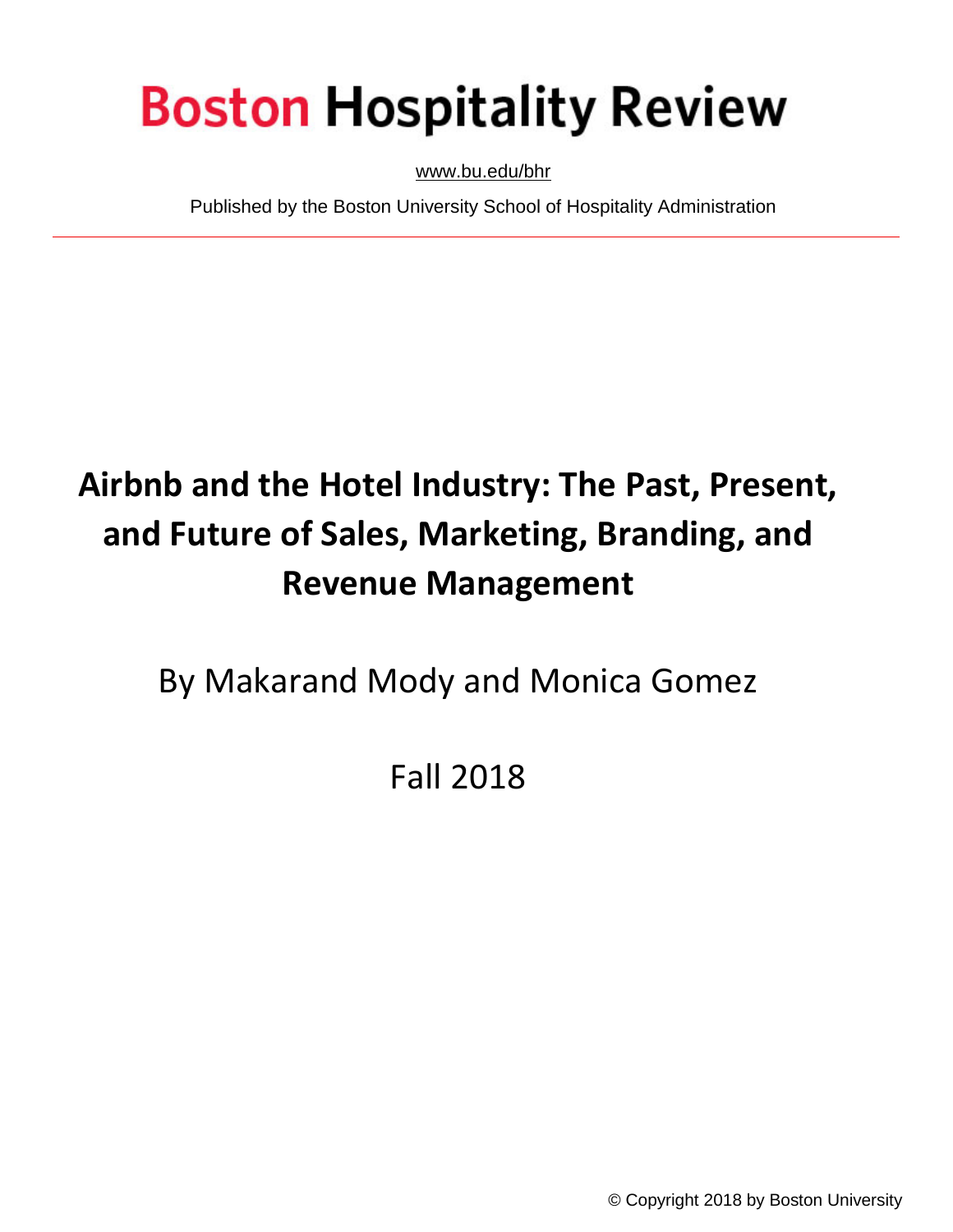

*By Makarand Mody and Monica Gomez*

For a long time, the hotel industry did not consider Airbnb a threat. Both the industry and Airbnb claimed they were serving different markets and had different underlying business models. Over the years, as Airbnb become more successful and grown to being larger than the companies in the hotel industry, the rhetoric has changed. The hotel industry began to realize they had something to worry about.

A stage of denial was followed by the American Hotel & Lodging Association (AH&LA) attacking Airbnb by sponsoring research to demonstrate its negative impacts on the economy and lobbying governments to impose taxes and regulations on homesharing. The association is arguing for a level playing field between homesharing and hotels (and rightly so). The next stage of this battle involves competition and integration. Not only are hotels looking to add homesharing-like attributes and experiences to their properties, to more effectively compete with Airbnb, but are also looking to tap into the platform-based business model that underlies Airbnb's success.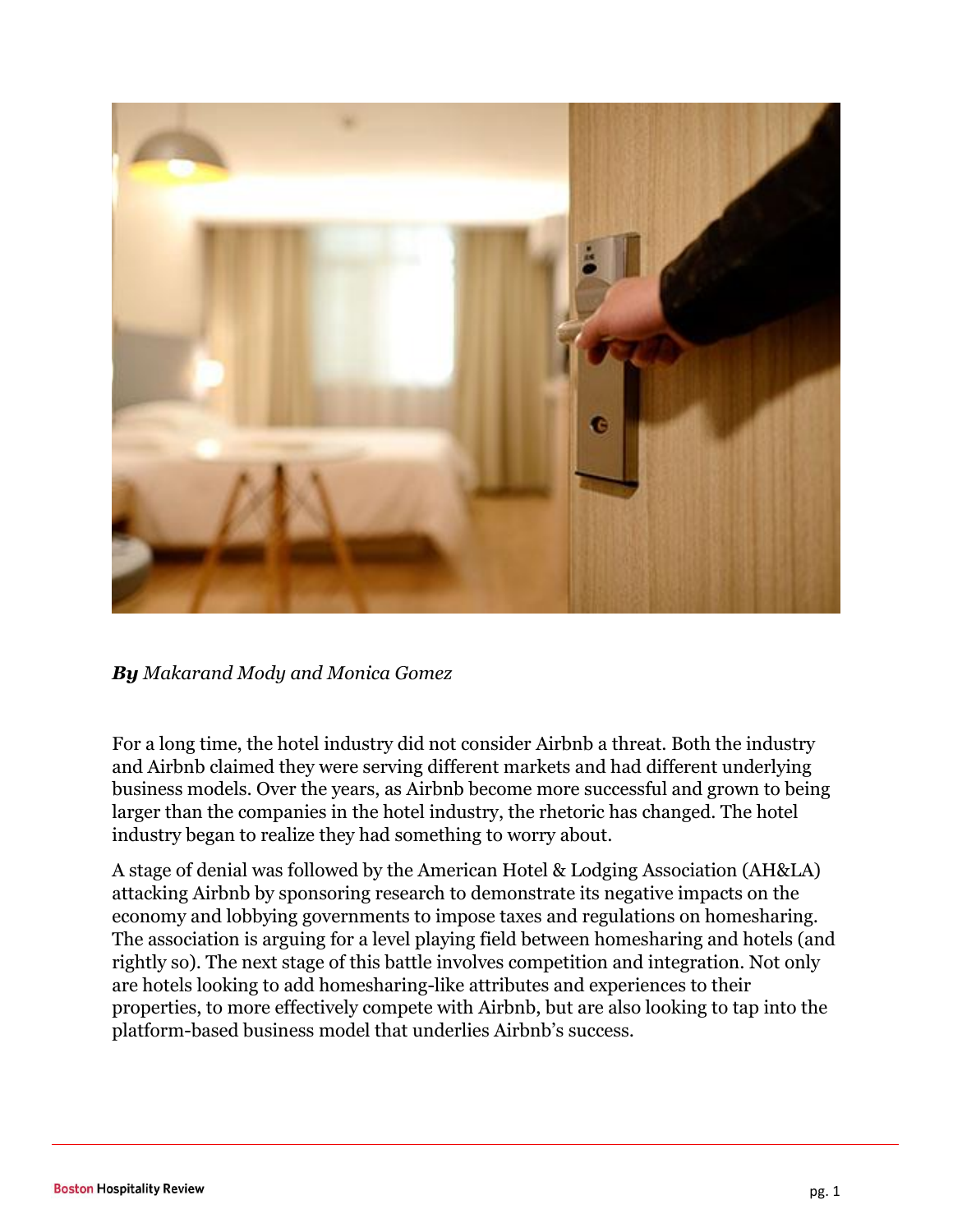## The hotel industry's response: classic pattern of disruption

Airbnb's competition with traditional hotels is overstated, as it serves a different segment of travelers – *Brian Chesky, CEO, Airbnb*

"No, they're not a threat. We serve different markets" – *Hotel CEOs*

"We want a level playing field"

"Airbnb is running illegal hotels" – *AH&LA*

#### **Denial Attack Participation**

"Hmm.. This is bigger than we thought. How can we compete in this space?"

**Buy:** Accor  $\rightarrow$  Onefinestay

*Partner*: Hyatt  $\rightarrow$  Oasis; Marriott  $\rightarrow$  Tribute Partic<br>
"Hmm.. This is big<br>
can we compete<br> **Buy**: Accor  $\Rightarrow$  Or<br>
Partner: Hyatt  $\Rightarrow$ <br>
Portfolio Homes<br> **Build:** New organ

*Build*: New organic brand: Accor  $\rightarrow$  Jo & Joe?



#### **The Past: How does Airbnb impact the hotel industry?**

Airbnb's disruption of the hotel industry is significant, both existentially and economically. A recent study by Dogru, Mody, and Suess (2018) found that a 1% growth in Airbnb supply across 10 key hotel markets in the U.S. between 2008 and 2017 caused hotel RevPAR to decease 0.02% across all segments. While these numbers may not appear substantial at first, **given that Airbnb supply grew by over 100% year-on-**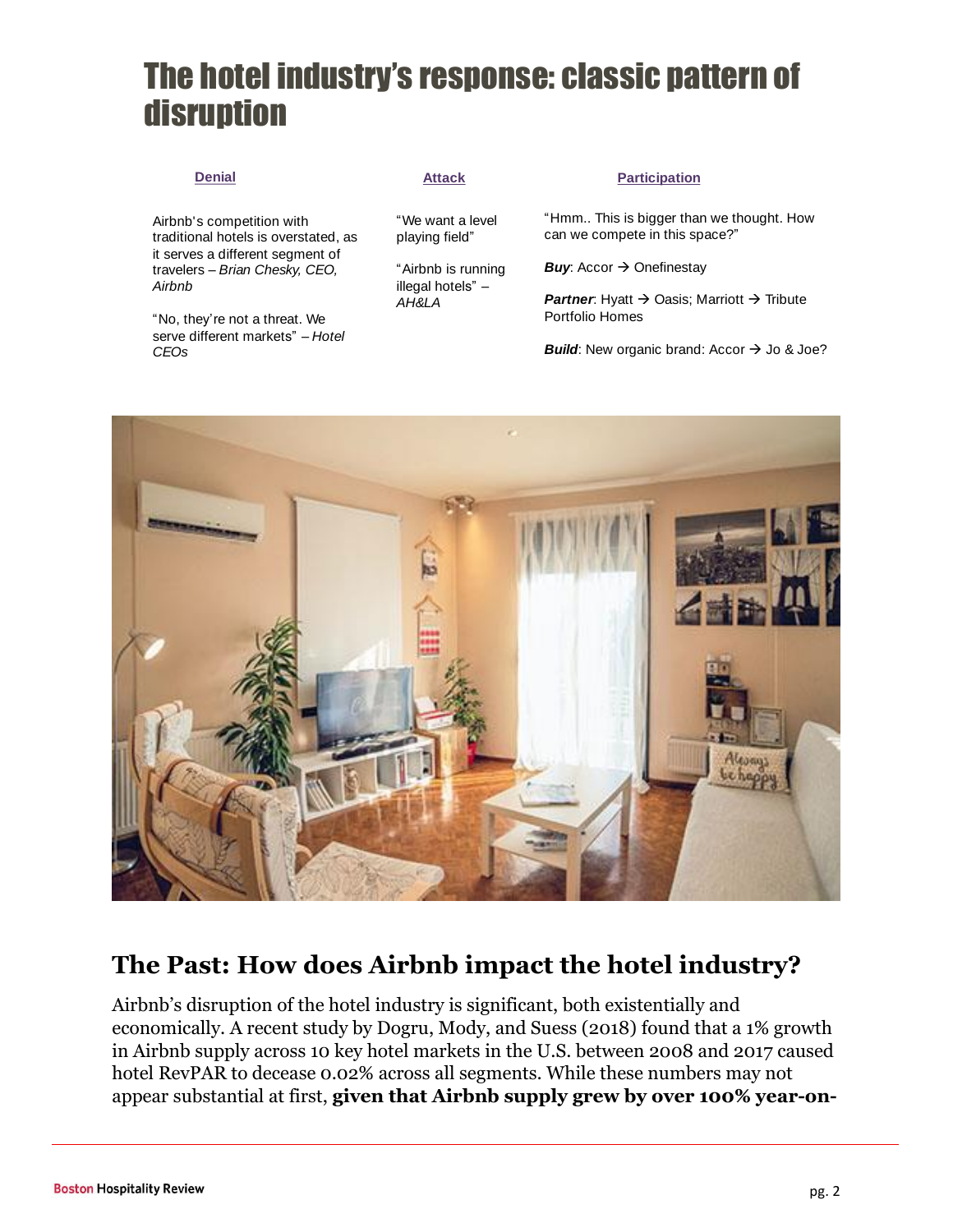**year over this ten year period means that the "real" decrease in RevPAR was 2%, across hotel segments**. Surprisingly, it was **not just the economy but also the luxury hotel segment** that was hard hit by Airbnb supply increases, experiencing a 4% real decline in RevPAR. The impact of Airbnb on ADR and occupancy was less severe. In Boston, RevPAR has decreased 2.5%, on average, over the last ten years due to Airbnb supply increases. In 2016 alone, this 2.5% decrease in RevPAR amounted to \$5.8 million in revenue lost by hotels to Airbnb. Brands that felt the impact the most were those in the midscale and luxury segments, with a decrease in RevPAR of 4.3% and 2.3% respectively. These supply increases are also fueling Airbnb taking an increasing share of the accommodation market pie. For example, in New York City, Airbnb comprised 9.7% of accommodation demand, equaling approximately 8,000 rooms per night in Q1 2016 (Lane & Woodworth, 2016). As a whole, Airbnb's accommodated demand made up nearly 3% of all traditional hotel demand in Q12016.

Buoyed by a growth rate of over 100% year on year, Airbnb now has over 4 million listings, with the U.S. being its largest market. The company also has significant room to grow in other countries, particularly emerging markets in Africa and India. The company has run into some competition in China, with local rivals Tujia and Xiaozhu. Also, within the U.S., the good news is that Airbnb will not grow at 100% indefinitely and will eventually plateau as it reaches a saturation point (Ting, 2017a). In view of this, the company has turned to alternative strategies to continue to increase supply. It is now targeting property developers to turn entire buildings into potential Airbnb units, through its newest hotel-like brand, **[Niido](https://www.niido.com/)**. Currently, there are two Airbnb branded Niido buildings in Nashville, TN and Orlando, FL with over 300 units each and Airbnb plans to have as many as 14 home-sharing properties by 2020 (Zaleski, 2018). Niido works by encouraging tenants to list their units on Airbnb, with Airbnb and Niido taking 25% of the revenue generated. Airbnb has also clearly evolved from its original premise of "targeting a different market" to attracting segments traditionally targeted by hotels, such as the leisure family market, business travelers, and the upscale traveler, as evidenced through its latest offering, **Airbnb Plus**. These homes have been verified for quality, comfort, design, maintenance, and the amenities they offer. They also have easy check in, premium internet access, and fully equipped kitchens. Their hosts are typically rated 4.8+, and go above and beyond for their guests. Through **Airbnb Experiences**, travelers can partake in everything from the great outdoors—hiking and surfing—to "hidden" concerts and food and wine tours. In addition to these products, Airbnb has also "created" its own segments of travelers: novelty and experience seekers who are looking for unique and unconventional accommodation like yurts, treehouses, and boats, all things that a traditional hotel company cannot provide.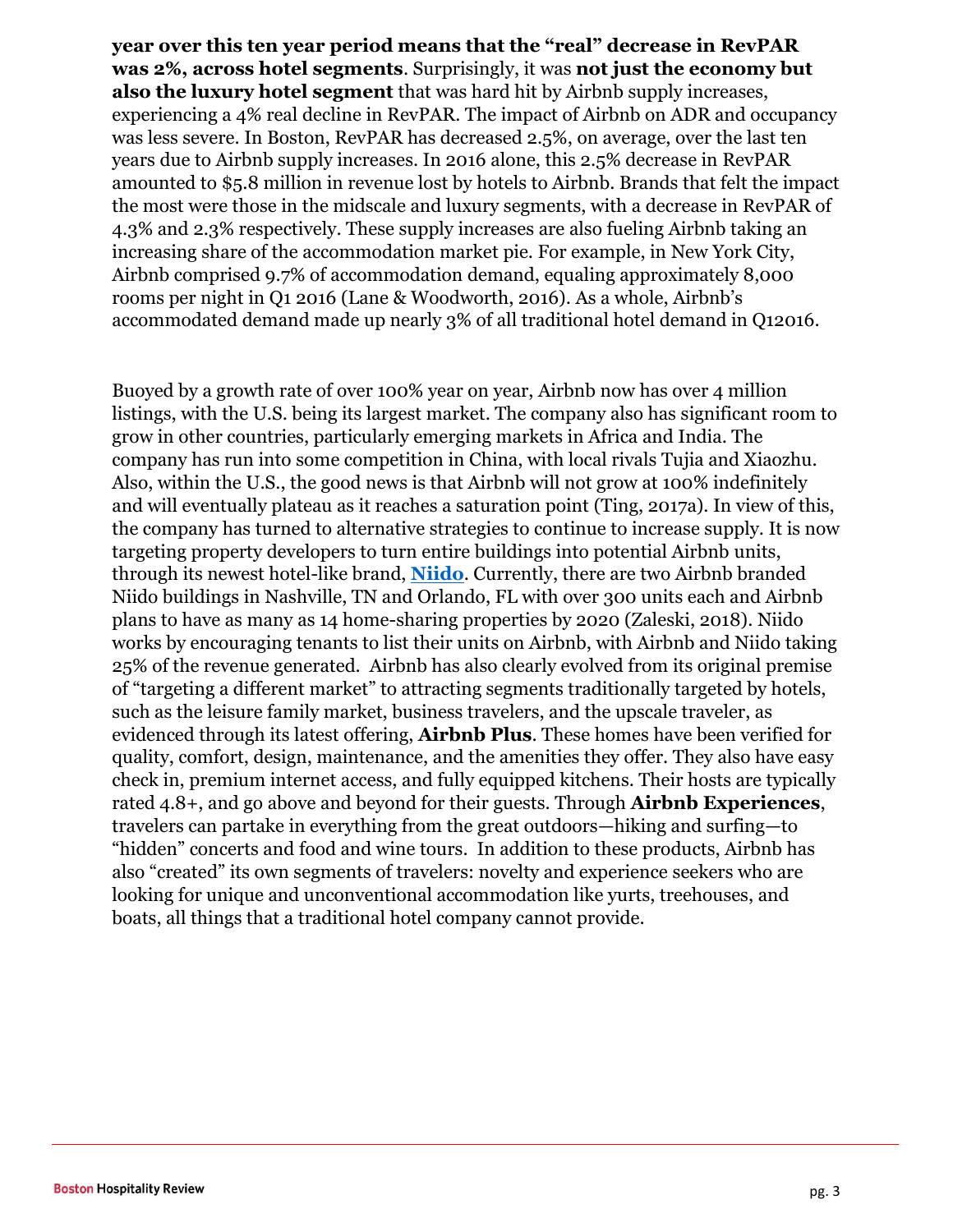

### **The Present: Understanding what consumers want lies at the heart of the battle between hotels and Airbnb**

There are larger societal trends that are impacting what consumers seek travel, and we think this has implications for the Airbnb and hotel dynamic. These trends include:

- 1) A shift to a **"new luxury"**—seeking out unique, authentic experiences that serve as a launchpad for self-actualization—fueled by an increased wealth gap in the United States.
- 2) An **increased mobility**, particularly among previously under-represented groups in the United States (the black travel movement, for example) and the global traveler (more Indian and Chinese international travelers than ever before).
- 3) The changing nature of brand loyalty: from long-term relationships to consumers' needs for **instant gratification and personalization**.
- 4) Changing nature of "ownership": In a **post-consumerist society**, the emphasis on "access-based consumption" has put a spotlight on wellness and **well-being**, beyond materialism.
- 5) A **co-everything world** where work, play, and life blend into one seamless mosaic: Technology has changed the way we live our lives, and how we are connected to work, to each other and to the things that drive us. An upcoming 5G world and the IOT is only likely to accelerate the pace of change. Take LiveZoku [\(https://livezoku.com/\)](https://livezoku.com/), for example: is it a residence? A hotel? A WeWork? A space for the local community? A thriving food and beverage destination? It's all of these things.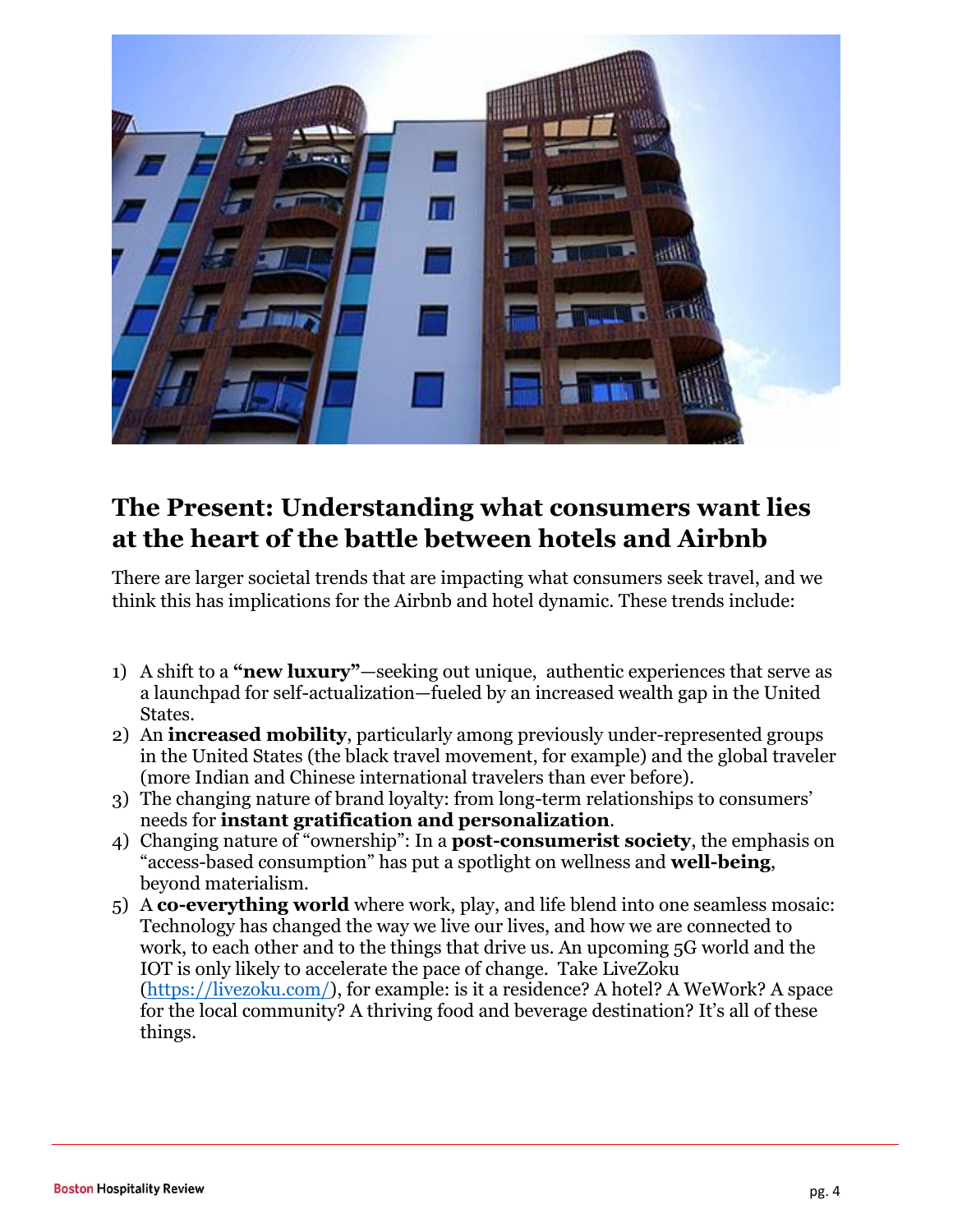What do these trends mean? They require marketers and experience designers to rethink what the travel experience means to the customer. The notion of the experience economy was created by Pine and Gilmore in 1998, and included four dimensions: **escapism, education, entertainment,** and **esthetic**. Leveraging one, or ideally, more of these dimensions creates memorable experiences for customers, which in turn results in brand loyalty. This dynamic has been fairly well-established in the academic literature. However, Airbnb has changed the game for the experience economy by emphasizing the sharing lifestyle and a sense of community, cleverly incorporating the above highlighted trends into its communications with customers. Because of Airbnb popularity and success, six new dimensions have been incorporated into the experience economy, in the context of the travel experience: **personalization, communitas, localness, hospitableness, serendipity, and ethical consumerism**, as was presented by [Mody in 2016.](http://www.bu.edu/bhr/2016/05/27/creating-memorable-experiences-how-hotels-can-fight-back-against-airbnb-and-other-sharing-economy-providers/)



**Source: Mody (2016)** 

Interestingly, in a recent study by Mody and colleagues (Mody, Suess, & Lehto, 2017), the researchers found that Airbnb outperformed hotels on all the dimensions of this new, expanded, accommodation experiencescape. Airbnb outperforms hotels in the **personalization** dimension because of its wide array of homes and locations, enabling genuine micro-segmentation and the "perfect match" between guest and host (Dolnicar, 2018). Moreover, no one home is similar to another, giving customers a unique experience every time, enhancing the **serendipity** associated with an Airbnb stay. Airbnb elevates the sense of **community** that consumers seek, particularly when sharing space with other travelers and/or with the host, and allows consumers unparalleled access to "**the local**"—that café or cute little store that only locals know about. However, there are areas where hotels hold their own. For example, the pathways between these dimensions and memorability were just as strong for hotels as for Airbnb, emphasizing the need for hotels to engage customers by leveraging the "right" dimensions for the brand—dimensions that align with the brand's mission, story, and personality.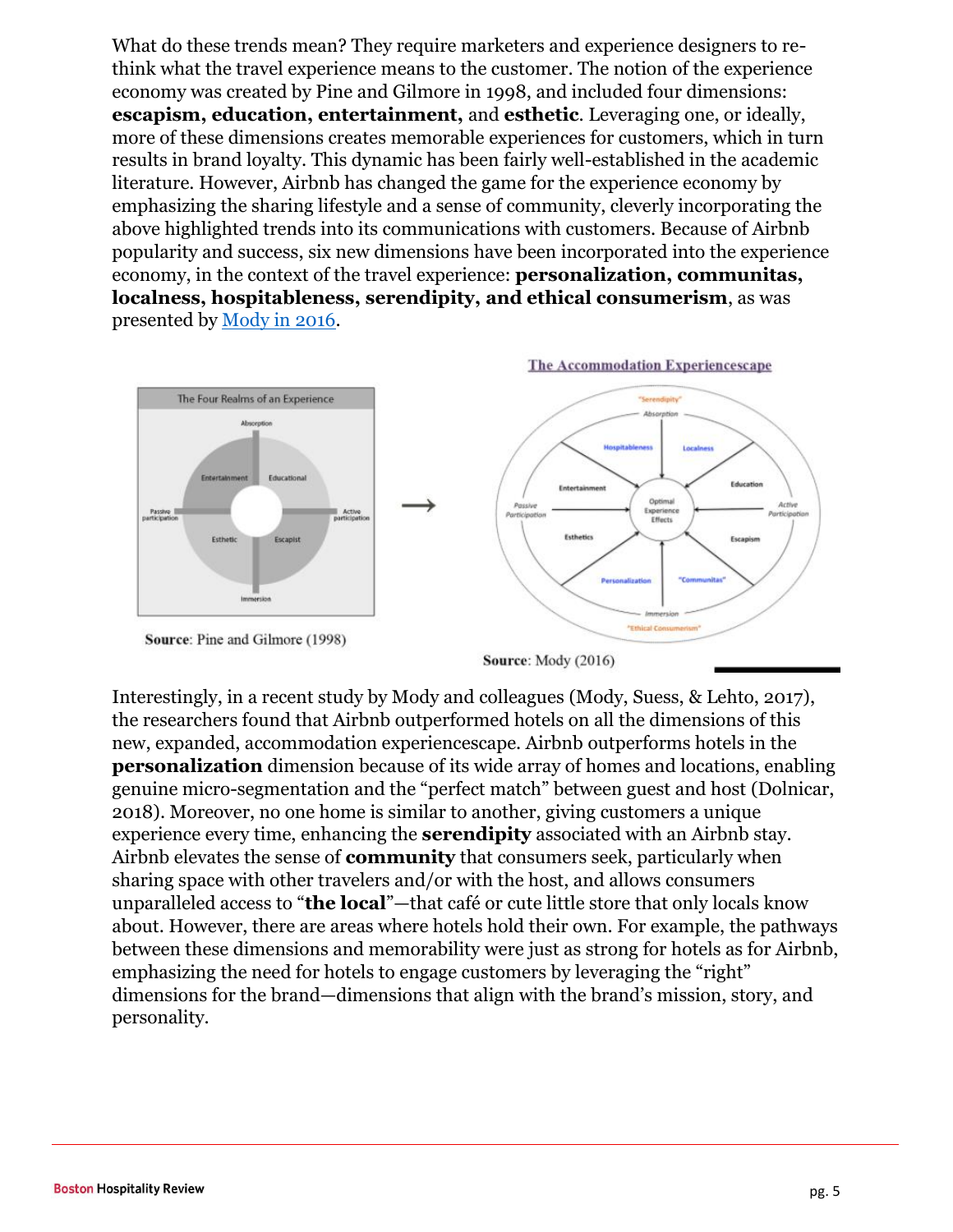One such dimension where hotels perform just as well as Airbnb is **hospitableness**, as confirmed in a study by Mody, Suess, and Lehto (2018). More "investor units" on the Airbnb platform means that the host is often not present when guests arrive to the home; moreover, all communication is done electronically and with someone who "manages" the Airbnb unit and doesn't necessarily own or live in it. In turn, hotels that leverage the human factor—the welcome of a friendly check-in agent, the helpfulness of the concierge, the warm greeting and genuine interaction between guest and food and beverage staff—create more positive emotions, which subsequently lead to higher brand loyalty. It is imperative that hotel brands really think about the high-tech, high touch experience they are looking to provide, particularly in the golden age of brand proliferation that we live in.



From a non-experience standpoint, **regulation** is another bone of contention that merits close inspection**.** After years of denying that Airbnb was a competitor, in 2016, the American Hotel & Lodging Association first began an extensive lobbying effort for the imposition of **taxes and regulations on Airbnb** that level the playing field. Over the last couple of years, the voices of the hotel lobby and other community groups have translated into governments taking some action, in the U.S. and abroad. However, in a study of regulation across 12 European and American cities, Nieuwland and van Melik (2018) found that governments have been fairly lenient towards short-term rentals with little to no (meaningful) regulations thus far. Moreover, **regulations have been designed to alleviate the negative externalities of Airbnb on neighborhoods and communities** rather than to level the playing field between Airbnb and hotels.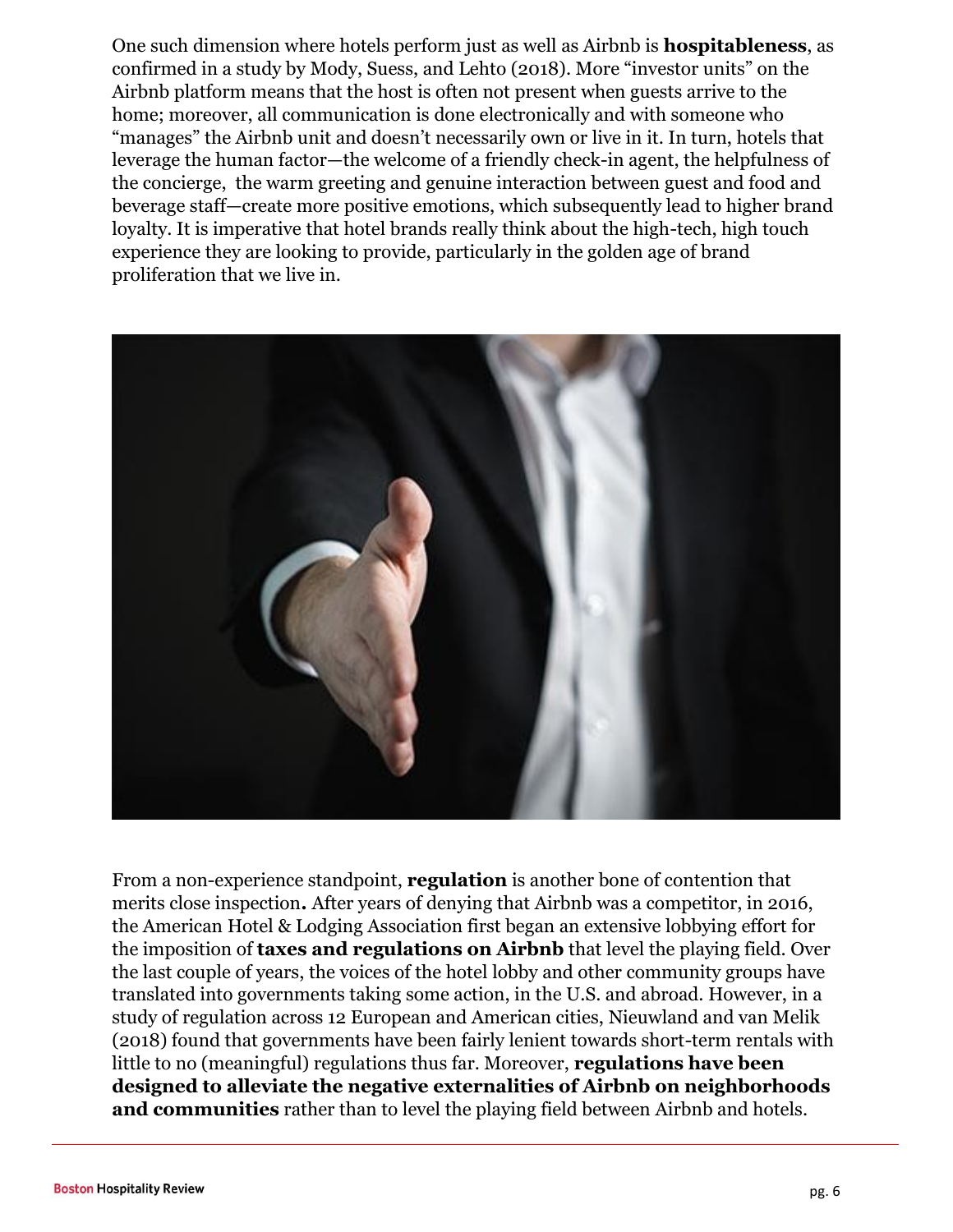Another challenge with regulating the peer to peer economy has been **enforcement**. In New York City, under the Multiple Dwelling law, it is illegal for a unit to be rented out for less than 30 days unless the owner is present in the unit at the time the guest is renting. However, it is still possible to find "entire homes" on Airbnb in New York City, even though, in principle, these typically include homes where the host is not present during the guest's stay. Moreover, Nieuwland and van Melik (2018) and Hajibaba and Dolnicar (2017) have found that regulations tend to be very similar across cities, without accounting for the specificities of a particular location, which makes the process perfunctory and superficial. There also remains the danger of **over-regulating** Airbnb, given that there is still very little knowledge about effective ways of regulating these innovations in the sharing economy, thus stifling their potential. Avoid over-regulation is critical, since Airbnb has significant welfare effects in the economy. In addition to stimulating travel to previously inaccessible markets, Airbnb also creates customer surplus (Farronato & Fradkin, 2018), an important economic value measure. Moreover, other research has suggested that the average resident is not as negative towards the Airbnb as media rhetoric might suggest (Mody, Suess, & Dogru, 2018). The need for a data-driven approach to Airbnb regulation remains paramount.



### **The Future: Competing with the sharing economy requires re-thinking the brand and the experience**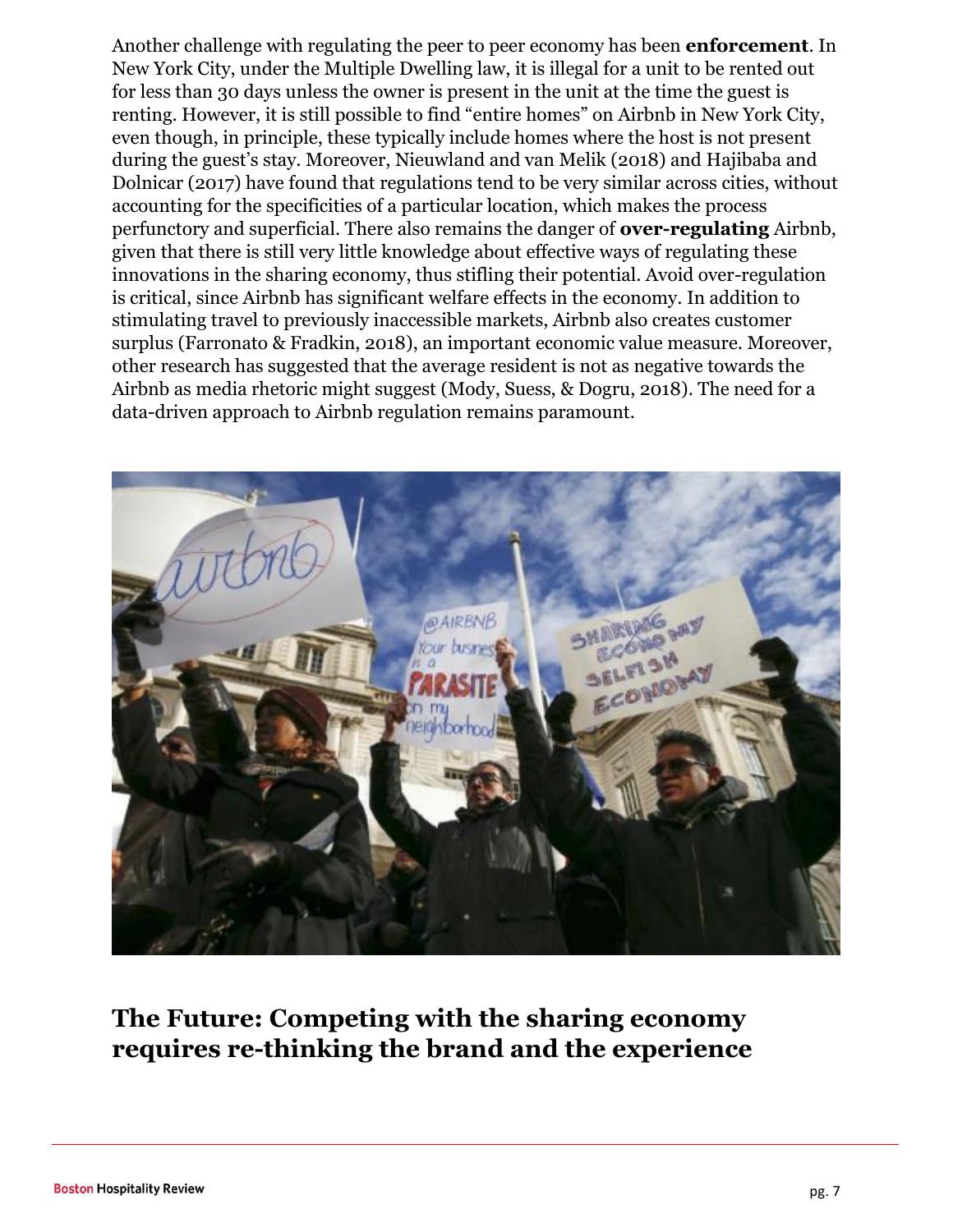While regulation is outside the control of the hotel industry, the brand and the customer experience are not. We contend that these are the areas where hotel companies' efforts need to be focused. Hotels need to re-think the **brand promise**, both for the parent brand as well as individual brands in the portfolio, and how it defines and shapes the guest experience. Recent research by Mody and Hanks (2018) indicates that while Airbnb leverages the authenticity of the travel experience—by enabling local experiences that provide a sense of self and sense of place, hotel brands that are perceived as being authentic—original, genuine, and sincere—can generate higher brand loyalty. Thus, while it's hard to compete with homesharing in terms of experiential authenticity, **brand authenticity** is a pillar on which hotels can build a strong foundation for loyal brand relationships. This is particularly important because while Airbnb promotes experiential authenticity as a key reason to use the brand, most travelers tend to stay with the brand for much more functional requirements, such as space and price (Chen & Xie, 2017; Dogru & Pekin, 2017)

There is no one definition for or manifestation of an "authentic" brand. It's a perception, a feeling that consumers have about what you stand for. An authentic brand has at its core the brand promise, an authentic value proposition that gives consumers a raison d'etre for associating with the brand. However, what an authentic brand does require is effective **storytelling**. A brand is perceived to be authentic, if it has an authentic story that feeds it. Brand stories can come from many sources: a brand's values, personality, heritage, uniqueness, or its quest and purpose. What is important is telling compelling and coherent stories across the brand's various touchpoints to engage consumers at a visceral, emotional level. Taking off industry blinders, and looking for inspiration outside the hotel industry, is critical. Tom's Shoes is an excellent example of leveraging its quest—One for One—in creating a compelling brand story. As another example, in an industry typically focused on the in-store, "physical" experience, Burberry has set the gold standard for authentic, digitally-led and emotive storytelling, by looking within and leveraging over 150 years of history [\(Watch the YouTube Video here\)](https://www.youtube.com/watch?v=krQG2Hceov4). In this vein, we think that Fairfield Inn and Suites' return to "where it all began"—the Marriott family's Fairfield Farm in the Blue Ridge Mountains of Virginia— to craft the brand experience of the future, from a design and communications standpoint, is an excellent example of leveraging authenticity and crafting a compelling brand promise (Ting, 2017b).

Another idea that lies at the heat of the brand promise is what we call the **experiential value proposition**, or **EVP**. For the longest time, hotel marketers have relied on the guest room as the primary source of value for the guest. But think about the last time you traveled. Was it the prospect of the hotel room that got you excited about your trip? Or was it everything that the hotel enables you to do – the experience outside the guestroom? From experiencing art and music in the lobby to its proximity to the mustdo craft beer garden, hotel marketers must realize that it's the complete package—what's inside and outside the room—that customers use as cues for making their decision to choose an accommodation. We call this proposition offered by the hotel—what's inside and outside the guest room, enclosed within an experience of hospitableness and a connection to humanity—its EVP. We present the EVP in Figure 1. The EVP mirrors the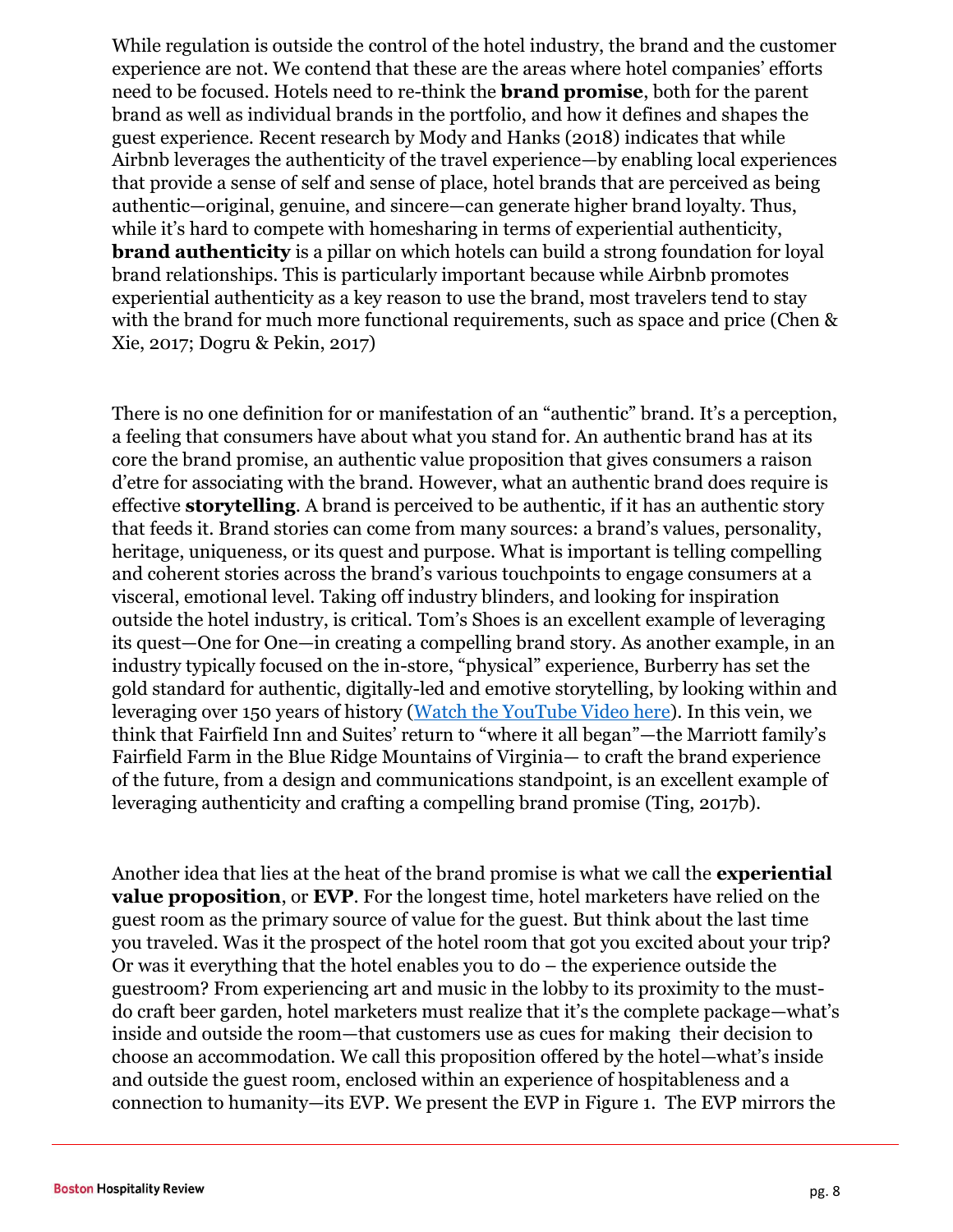value paradigm of the modern traveler, something that must be reflected in the hotel brand's sales, marketing and pricing and revenue management efforts. Thinking about a brand through the lens of the EVP paradigm has the power to re-orient the customer's mindset from one of price-shopping to experience-shopping.



*Figure 1. The Experiential Value Proposition Framework* 

How does a hotel marketer apply the EVP paradigm? Its application can open up many avenues. Hotels can start by **rethinking the design of their primary digital channels, led by the website** by adding more rich, vivid content that goes beyond the guestroom, in order to better integrate aspects of the wider hotel and local experience. The Standard Hotels serves as an excellent example [\(http://www.standardhotels.com/\)](http://www.standardhotels.com/) Its website feels more like a local lifestyle and culture magazine than a digital media property "selling" a hotel room. The website's rich images and stories draw the visitor into wanting to learn more about what the brand has to offer. While not every hotel can or would want to go the Standard way, since the brand has its own distinct voice and personality, there is a case to be made for going beyond static images of beds in guestrooms, which tend to blend into one indistinguishable whole after a point, particularly on OTA websites. When was the last time the image of a hotel bed excited you to want to stay there? Yet, when you look at the imagery put out by most hotels, this is what marketers still focus on.

Placing an emphasis on **humanity and providing a sense of hospitableness** can also enhance a brand's EVP. Instead of technology replacing the human connection, the industry needs to look for ways in which technology can actually free up employees so that they can spend their time crafting more personal and unique experiences, delighting guests instead of performing routine transactions. Moreover, if the human connection is what people seek out when traveling with Airbnb, why is it that hotel confirmation emails still get sent out by automated systems that highlight the "facelessness" of the hotel entity. Why not use that as an opportunity to truly welcome the guest; a simple touch such as a welcome letter from the GM with his/her photo, or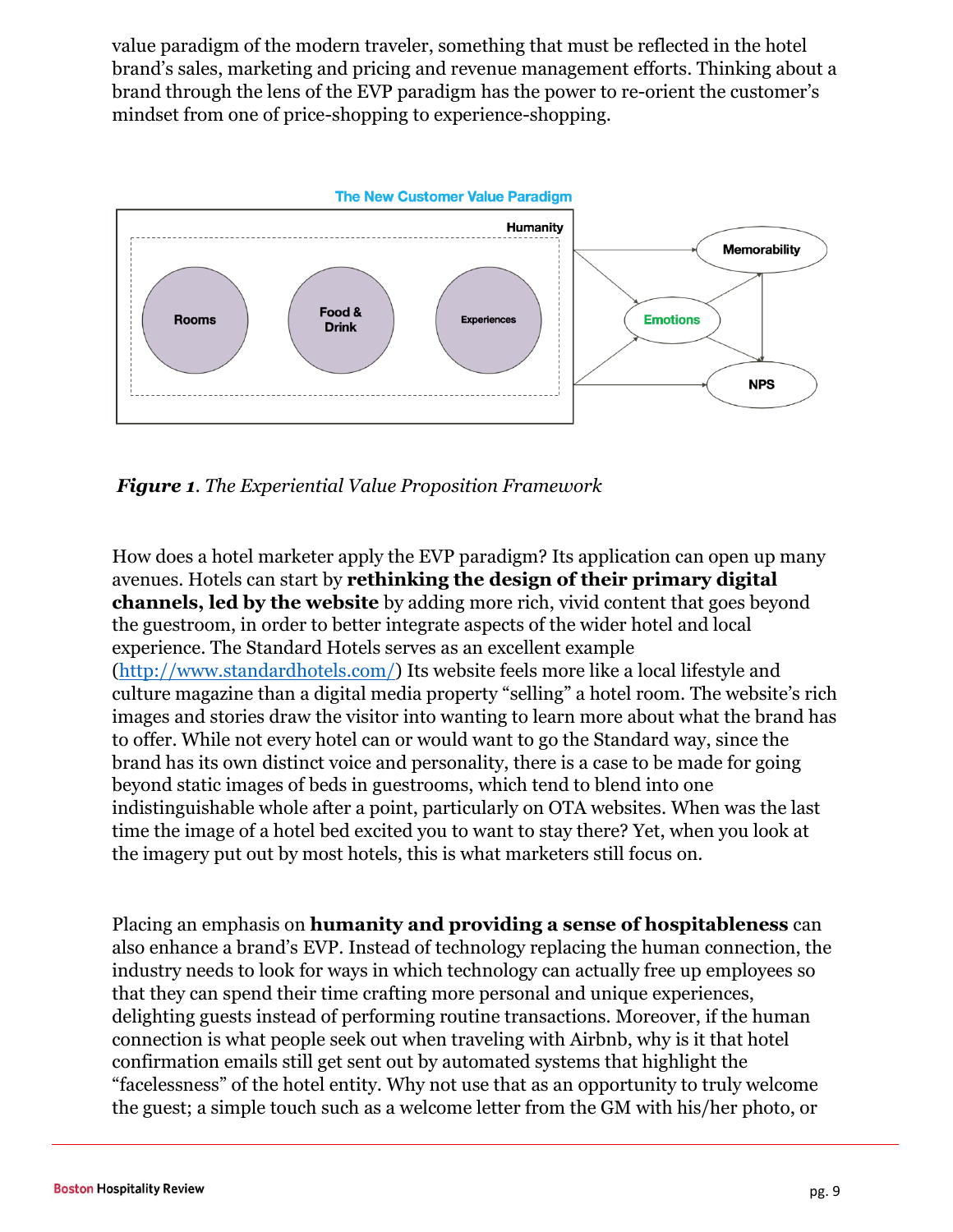that of an employee who is "assigned" as "your personal host" during your stay can go a long way in emulating the human connection that the sharing economy enables.



The **design of the hotel's public spaces** can be used to enhance the guest's experience of "communitas". Ian Schrager would agree (Schaal, 2017). After all, with much of Airbnb's supply being dominated by investor units that provide little or no host contact, what better an opportunity for hotel brands to show that they are the original connectors of human beings? Sheraton has been wise in incorporating some of these communal elements into its brand makeover by introducing productivity tables and studio spaces and a day-time coffee bar that transforms into a bar at night. In terms of another design element, Airbnb's attractiveness to family and group travelers can be offset by offering connecting and/or multiple rooms for one price, with other experience value-adds thrown in (as with the Marriott family room connecting rooms package.

Finally, the role of the **loyalty program** cannot be emphasized enough. Loyalty programs must move beyond programmatic levels to being able to leverage data from guest history, social media, and other marketing data sources, powered by predictive analytics, to personalize and individualize the guest experience of the brand. In an age of instant gratification, the loyalty program has to be gamified to unlock value-adds and offer creative bundling.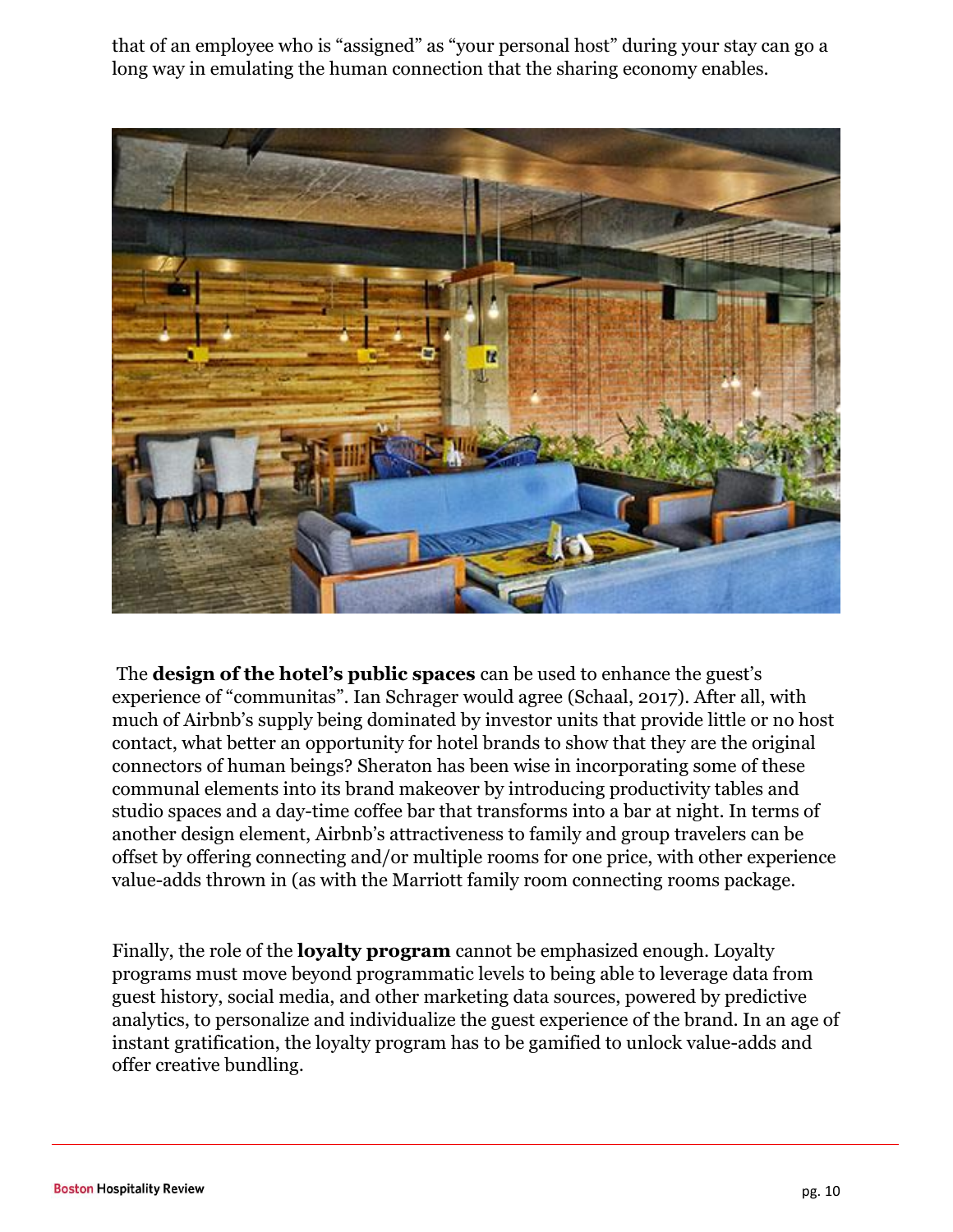At the level of the hotel company, beyond the individual brand, the hotel industry has started **participating in the home sharing business** and is increasingly looking to integrate these platform business models. For example, while Accor purchased Onefinestay, Marriott has teamed up with Hostmaker to create Tribute Portfolio Homes, a partnership that was recently expanded to four European cities (Fox, 2018). From an organic brand development standpoint, Accor's newest Jo & Joe brand mimics the sharing economy within the confines of a traditional hotel space. Other, more innovative and bold ways of integrating the sharing economy ethos into a hotel could include offering an "Airbnb floor", an antithesis to the club floor, one that would not offer housekeeping and other hotel services and thus be offered at a lower price. With hotel brands becoming "branded marketplaces" for accommodation and not just hotel rooms, perhaps there is merit in listing hotel rooms on alternative accommodation platforms. HomeAway is already adding hotels to its platform through the Expedia Affiliate Network, while Airbnb is making a push for bed-and-breakfasts and boutique hotels. Homesharing providers hope that by adding these options to their listings, they will fulfill their goal of being "for everyone", while allowing independent and boutique hotels to reap the benefits of branded distribution at a lower cost than traditional OTA brands.

In sum, hotels must adopt a sales, marketing, and revenue management approach that is both **strategic and tactical**.



At a strategic level, hotel brands need to re-think their story, and how they portray and fulfill their authenticity and brand promises. At a tactical level, it's the experience and value beyond the guestroom that must be factored into what is presented to current and potential guests, what they are charged for it, and how it is leverage to create "memorable memories" that lead to higher net promotor scores and brand loyalty. We present a graphical summary of the past, present, and future of Airbnb vs. hotels in Figure 2.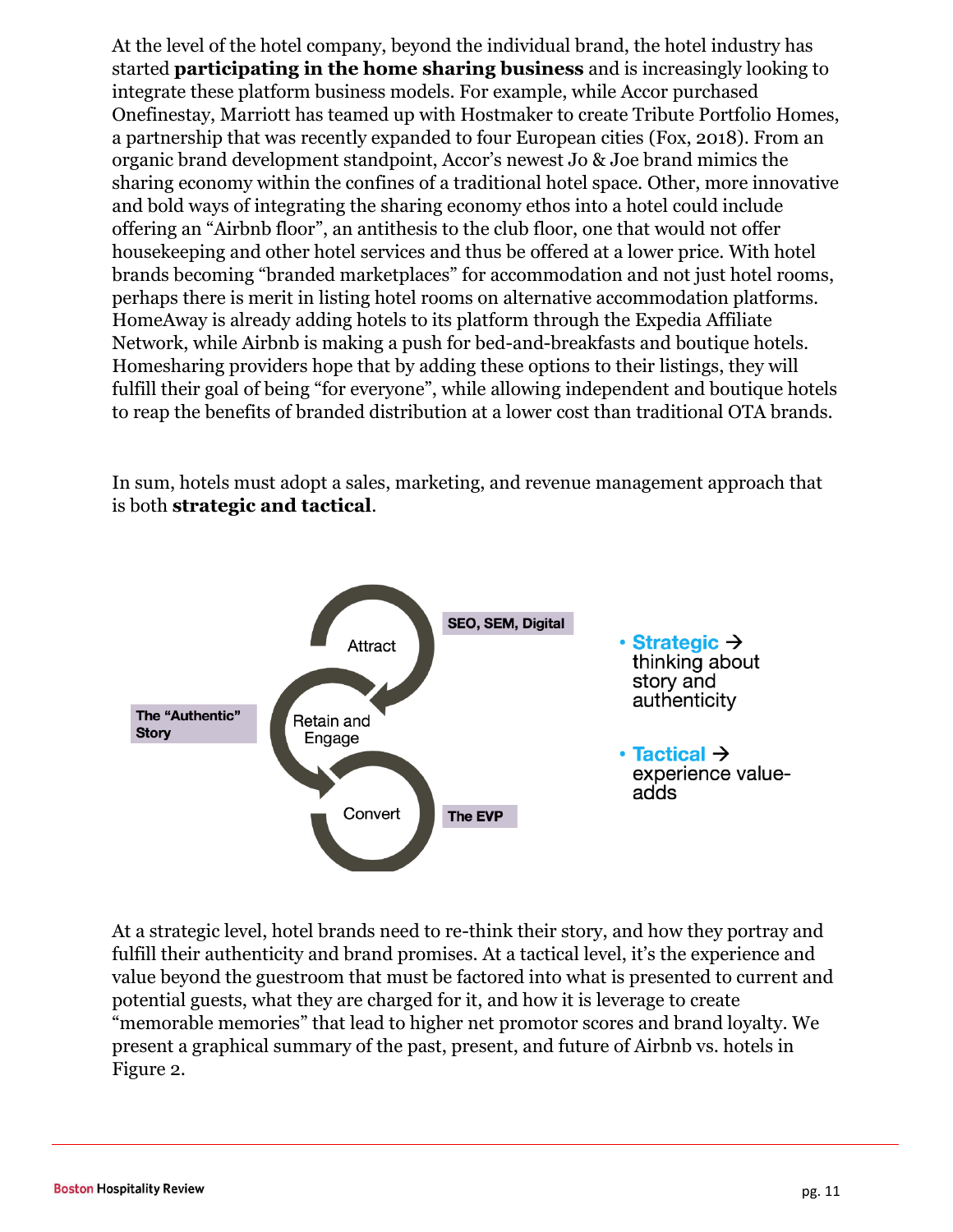| hotels as branded marketplaces |
|--------------------------------|
|--------------------------------|

Past

**Present** 

## **Future**

#### *Figure 2. Summarizing the past, present and future of Airbnb vs. hotels*



Makarand Mody, Ph.D. has a varied industry background. He has worked with Hyatt Hotels Corporation in Mumbai as a Trainer and as a Quality Analyst with India's erstwhile premier airline, Kingfisher Airlines. His most recent experience has been in the market research industry, where he worked as a qualitative research specialist with India's leading provider of market research and insights, IMRB International. Makarand's research is based on different aspects of marketing and consumer behavior within the hospitality and tourism industries. He is published in leading journals in the field, including the International Journal of Contemporary Hospitality

Management, Tourism Management Perspectives, Tourism Analysis and the International Journal of Tourism Anthropology. His work involves the extensive use of inter and crossdisciplinary perspectives to understand hospitality and tourism phenomena. Makarand also serves as reviewer for several leading journals in the field. In fall 2015, he joined the faculty at the Boston University School of Hospitality Administration (SHA). He received his Ph.D. in Hospitality Management from Purdue University, and also holds a Master's degree from the University of Strathclyde in Scotland.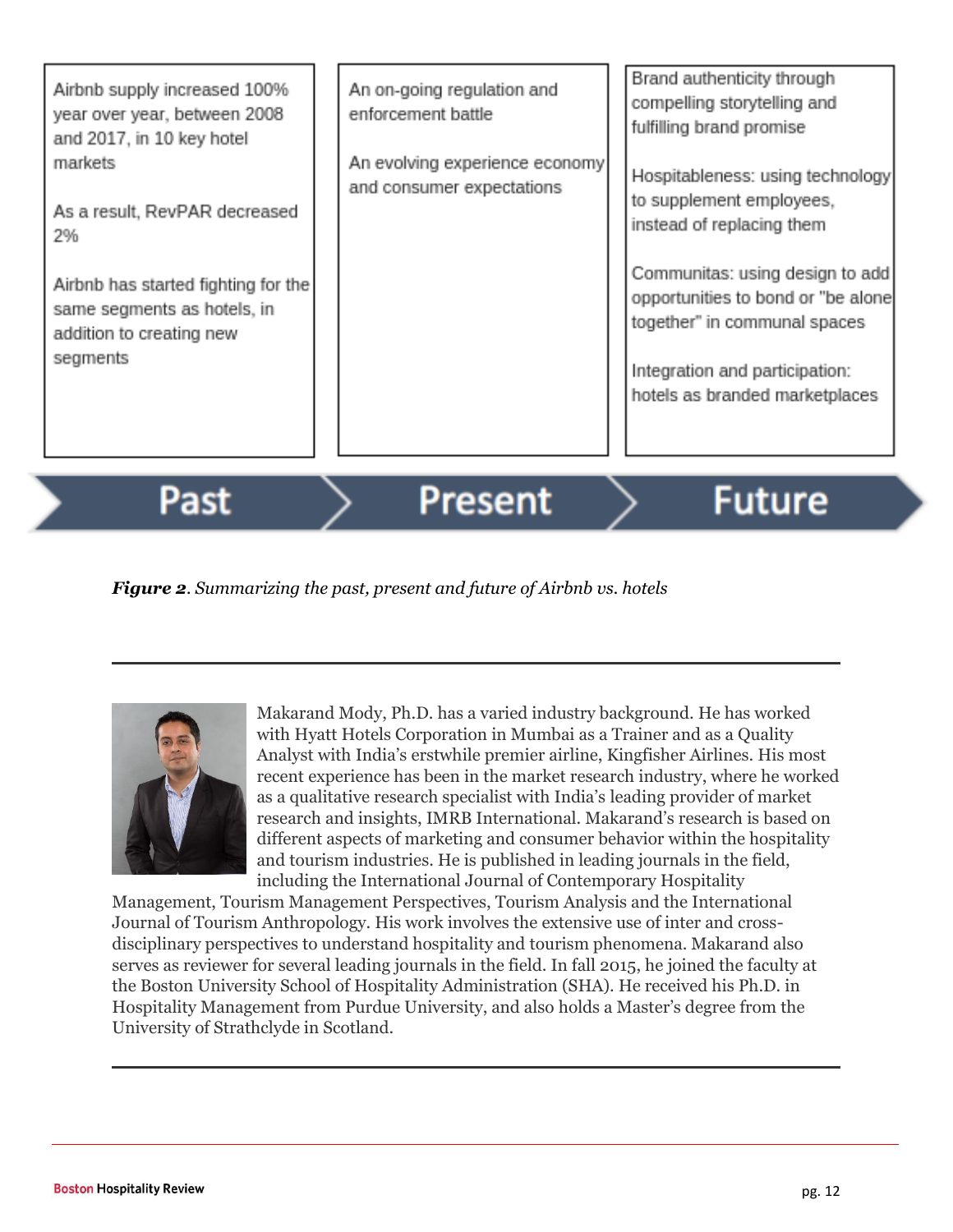

Monica Gomez is a graduate student in the School of Hospitality Administration at Boston University. She received her Bachelor's degree in Tourism, Recreation, and Sport Management from the University of Florida and has held previous internship positions in hotel operations and event management. She is a member of the Hospitality Sales and Marketing International Association and is interested in hotel revenue management.

#### **References**

- Chen, Y., & Xie, K. (2017). Consumer valuation of Airbnb listings: a hedonic pricing approach. *International Journal of Contemporary Hospitality Management*, *29*(9), 2405–2424. http://doi.org/10.1108/IJCHM-10-2016-0606
- Dogru, T., Mody, M., & Suess, C. (2018). *Adding evidence to the debate: Quantifying Airbnb's disruptive impact on ten key hotel markets*.
- Dogru, T., & Pekin, O. (2017). What do guests value most in Airbnb accommodations? An application of the hedonic pricing approach. *Boston Hospitality Review*.
- Dolnicar, S. (2018). Unique Features of Peer-to-Peer Accommodation Networks. In S. Dolnicar (Ed.), *Peer-to-Peer Accommodation Networks: Pushing the boundaries* (pp. 1–14). Oxford: Goodfellow Publishers Ltd.
- Farronato, C., & Fradkin, A. (2018). *The Welfare Effects of Peer Entry in the Accommodation Market: The Case of Airbnb*.
- Fox, J. (2018). Marriott expands homesharing program in Europe. *Hotel Management*. Retrieved from https://www.hotelmanagement.net/own/marriott-expands-homesharingprogram-to-3-european-cities
- Hajibaba, H., & Dolnicar, S. (2017). Regulatory Reactions Around the World. In S. Dolnicar (Ed.), *Peer-to-Peer Accommodation Networks: Pushing the boundaries* (pp. 120–136). Oxford: Goodfellow Publishers Ltd.
- Lane, J., & Woodworth, M. (2016). *The Sharing Economy Checks In: An Analysis of Airbnb in the United States*. Retrieved from http://www.cbrehotels.com/EN/Research/Pages/An-Analysis-of-Airbnb-in-the-United-States.aspx
- Mody, M. A., Suess, C., & Lehto, X. (2017). The accommodation experiencescape: a comparative assessment of hotels and Airbnb. *International Journal of Contemporary Hospitality Management*, *29*(9), 2377–2404. http://doi.org/10.1108/IJCHM-09-2016-0501
- Mody, M., & Hanks, L. (2018). *Parallel pathways to brand loyalty: Mapping the consequences of authentic consumption experiences for hotels and Airbnb*.
- Mody, M., Suess, C., & Dogru, T. (2018). Not in my backyard? Is the anti-Airbnb discourse truly warranted? *Annals of Tourism Research*. http://doi.org/10.1016/j.annals.2018.05.004
- Mody, M., Suess, C., & Lehto, X. (2018). Going back to its roots : Can hospitableness provide hotels competitive advantage over the sharing economy ? *International Journal of Hospitality Management*. http://doi.org/10.1016/j.ijhm.2018.05.017
- Nieuwland, S., & van Melik, R. (2018). Regulating Airbnb: how cities deal with perceived negative externalities of short-term rentals. *Current Issues in Tourism*, *0*(0), 1–15.